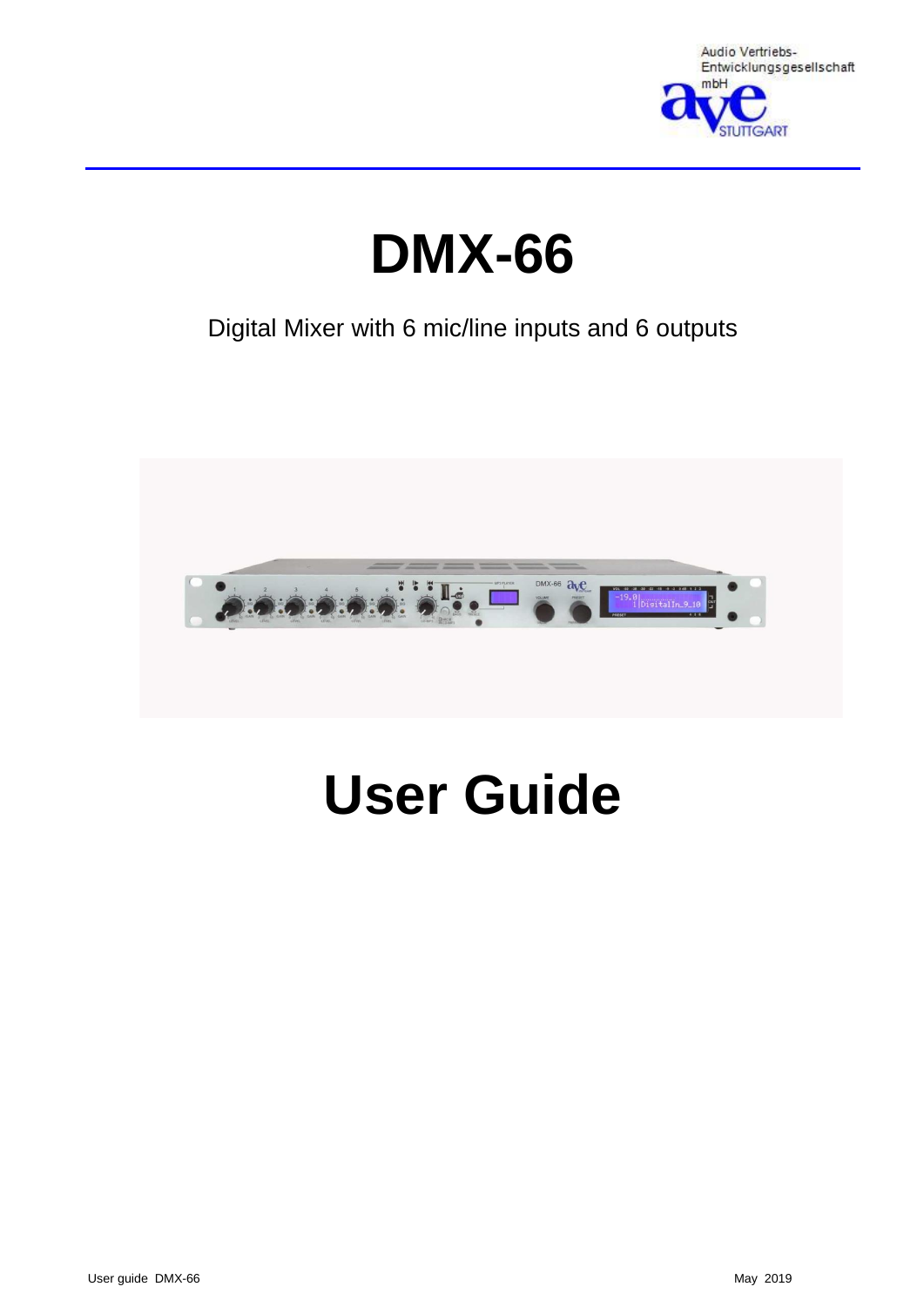# **Table of contents**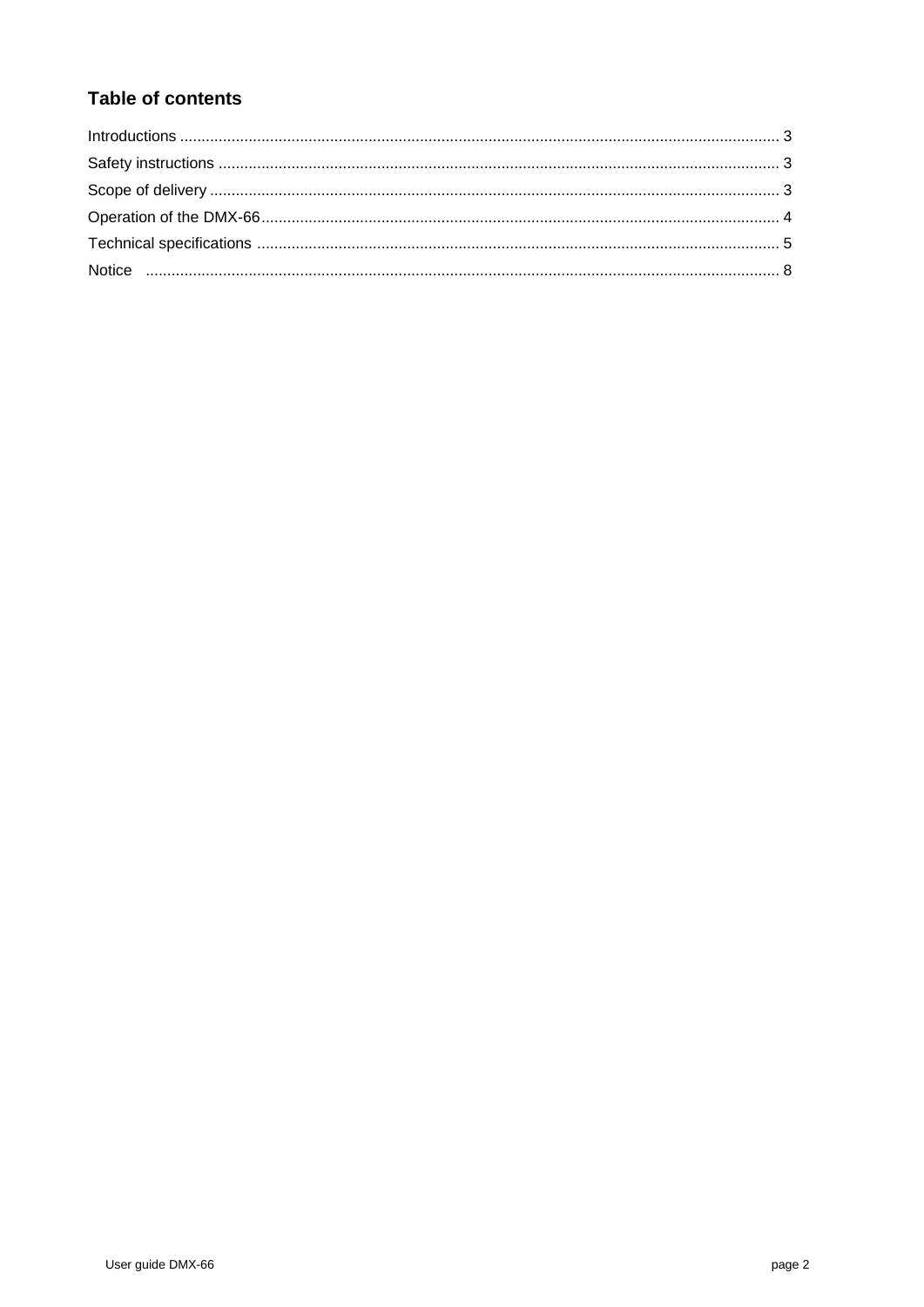### **Introduction**

Thank you for choosing the 6-channel digital mixer DMX-66 from AVE.

No matter what your requirements are, due to its advanced technical design, it ensures trouble-free use with sound exposure in a variety of facilities such as churches, courtrooms, government offices, conference rooms, schools, universities, etc.

The DMX-66 is equipped with its own software and offers users a wide range of practical functions.

#### **Streaming Media Server:**

DMX-66 is a live audio streamer.

It records audio from an input/output channel, encodes it and sends it to a streaming server.

DMX-66 can do live streaming, so people can hear your video while it is being recorded.

It can be used to create an internet radio station or a privately running jukebox and many things in between.

It is very versatile in that new formats can be added relatively easily.

DMX-66 supports open standards for communication and interaction.

DMX-66 supports TCP/IP, UDP, RTSP and RTMP streaming protocols.

#### **Safety Instructions**

**Located inside the unit are hazardous voltages. Do not remove the cover. Internal modifications or service work should only be conducted by qualified service personnel.**

The DMX-66 comes with an approved power cable. At one end of this cable is a three-pronged AC power connector (IEC plug) and at the other end of a CE-standard-compliant Schuko-plug for connection to a 230 V / 50 Hz AC voltage source. Please ensure that this power supply cable is not damaged. Do not use defective or damaged power cables!

#### **Scope of delivery**

Please check immediately upon receipt the package integrity, the contents for completeness and proper delivery of the unit.

The delivery scope of the unit includes:

- The DMX-66
- Power supply cable
- Cat 5 cable

Please keep the operating instructions in a safe place and make them available to qualified personnel for making necessary changes to the device.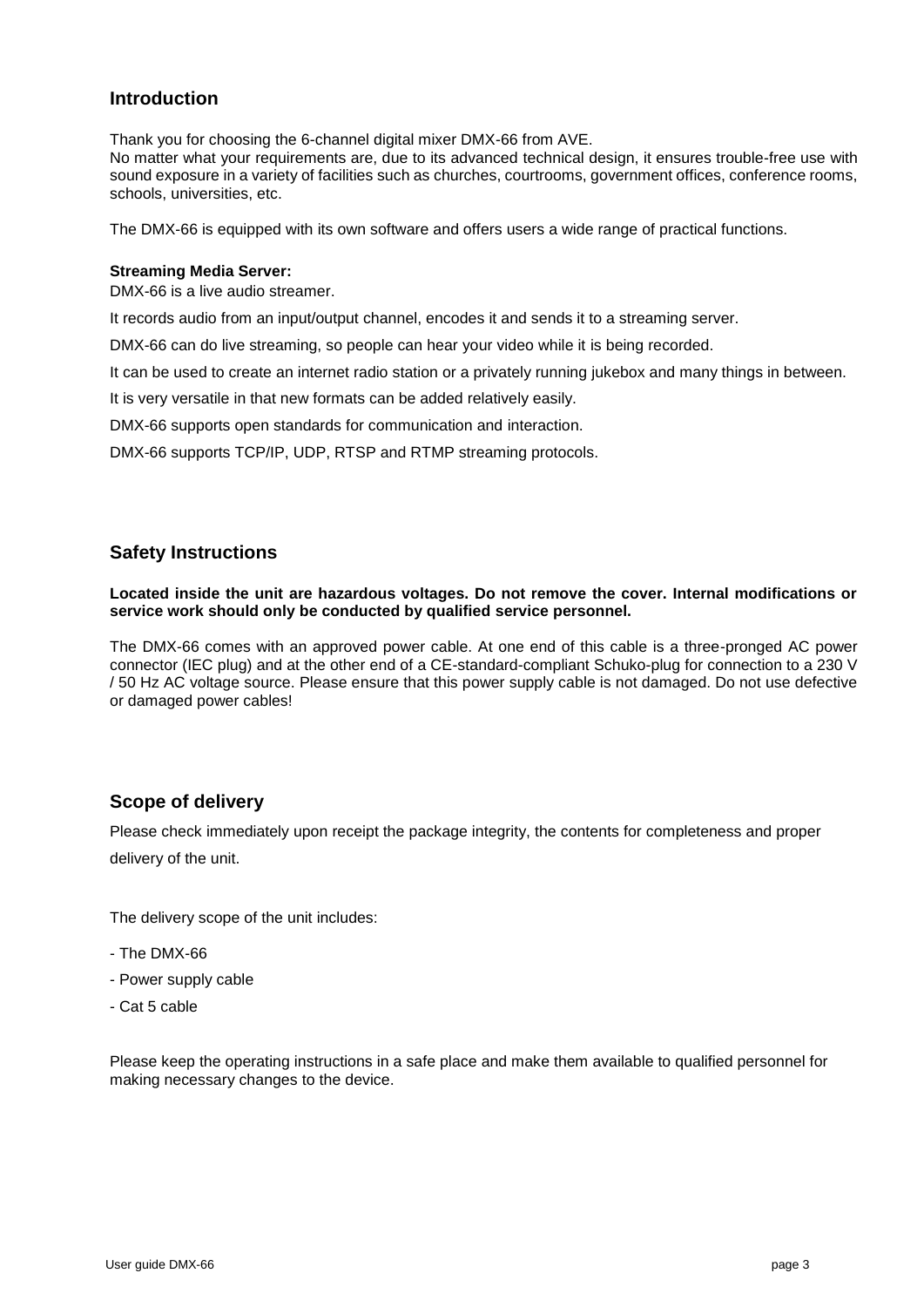## **Operation of the DMX-66**

#### **Input Level 1 – 6**

By turning the volume control the volume will be increased or decreased. Input 6 is switchable to CD/USB or Micro/Line.

#### **Control of the master volume**

By turning the volume/value control the master volume will be increased or decreased

#### **Select Preset**

By turning the preset control the desired preset is selected.

#### **Note**

The volume control in "user mode" is restricted in order to prevent operating errors. If the protection is activated, the volume and preset selection is adjusted by pressing and then turning.

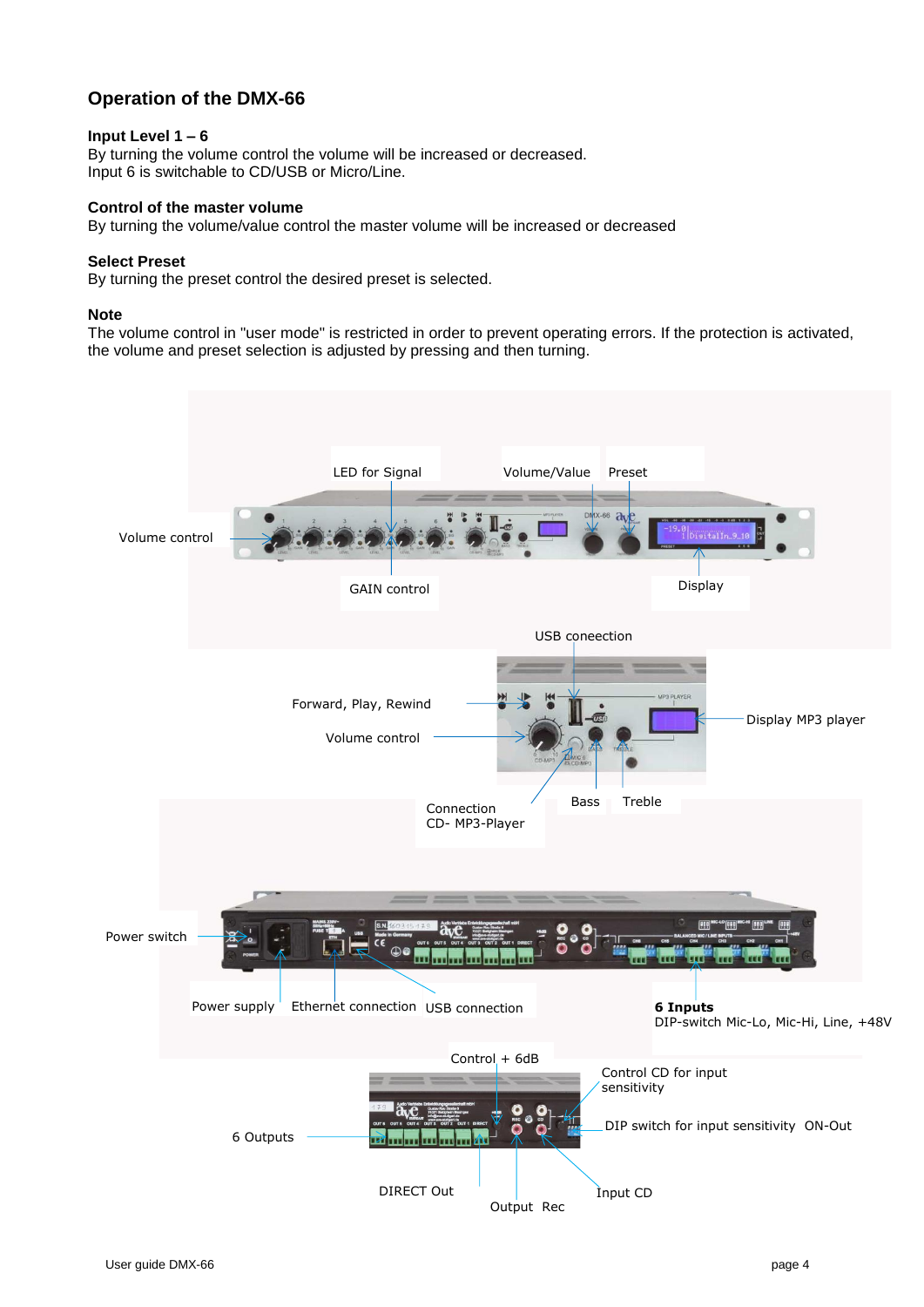### **Technical specifications**

#### **Analog inputs**

Number of balanced inputs **6** (Phoenix 3.5 mm connector) Number of unbalanced inputs 1 (RCA connector)<br>
Analog gain (manually adjustable) 0 dB - 30 dB Analog gain (manually adjustable) Nominal sensitivity (balanced input) MIV-HI -58 dBu (1mV<sub>rms</sub>) Nominal sensitivity (balanced input) MIV-LO  $-34$  dBu (15mV<sub>ms</sub>) Nominal sensitivity (balanced input) MIV-HI  $\sim$  -19 dBu (87mV $_{\rm rms}$ ) Phantom power (Activating at DIP-Switch  $+48$  Volt stabilized, very low noise Balanced input impedance (Phoenix) 5 kΩ @ 1 kHz Unbalanced input impedance (RCA) 33 kΩ @ 1 kHz Balanced input CMRR <60 dB @ 1 kHz On Mic (20 Hz - 20 kHz weighted) Rs =150 Ohm -126 dBV Frequency response MIC (-3dB) 160 Hz to 20 kHz Frequency response LINE (-3dB) 40 Hz to 20 kHz Input protections **Input protections** and *Input protections* **Radio frequency interference (RFI)** 

#### **Analog outputs**

Number of balanced outputs 6 + 1 (Phoenix 3.5 mm connector) Number of unbalanced outputs 1 (RCA connector) Dynamik range 120 dB ("A" weighted) Residual noise of output driver  $-100$  dBu (20 Hz  $\div$  20 kHz) Nominal level (balanced output) 0 dBu (7.75 V<sub>rms</sub>) Maximum level (balanced output) 20 dBu (7.75 V<sub>rms</sub>) Balanced output impedance 140  $\Omega$ Unbalanced output impedance 70  $\Omega$ Ausgangsschutz Short circuits

#### **Analog to digital converter**

Bit resolution 24-bit Converter type **Sigma** delta sampling frequency (Fs) 48 kHz Dynamic range 104 dB (-60 dB<sub>FS</sub>) Total harmonic distortion (THD)  $-93$  dB (1 kHz, -1 dB<sub>FS</sub>) Oversampling factor 612 Fs

#### **Digital Signal Processor**

#### **Digital to analog converter**

Bit resolution 24-bit Converter type Sigma delta Sampling frequency (Fs) 48 kHz Dynamic range 112 dB (-60 dB<sub>FS</sub>)

Transient voltage spikes External overvoltage

Overvoltage protection

Signal to noise ratio (SNR) Signal to noise ratio (SNR) 30 and 104 dB ("A" weighted @ 48 kHz)

DSP 32-bit / 40-bit, Floating point 150 MHz – 6.6 ns cycling rate Super Harvard Architecture 900 MFLOPS 1Mbits SRAM, two-channel

Signal to noise ratio (SNR) Signal to noise ratio (SNR) 3.12 dB ("A" weighted @ 48 kHz)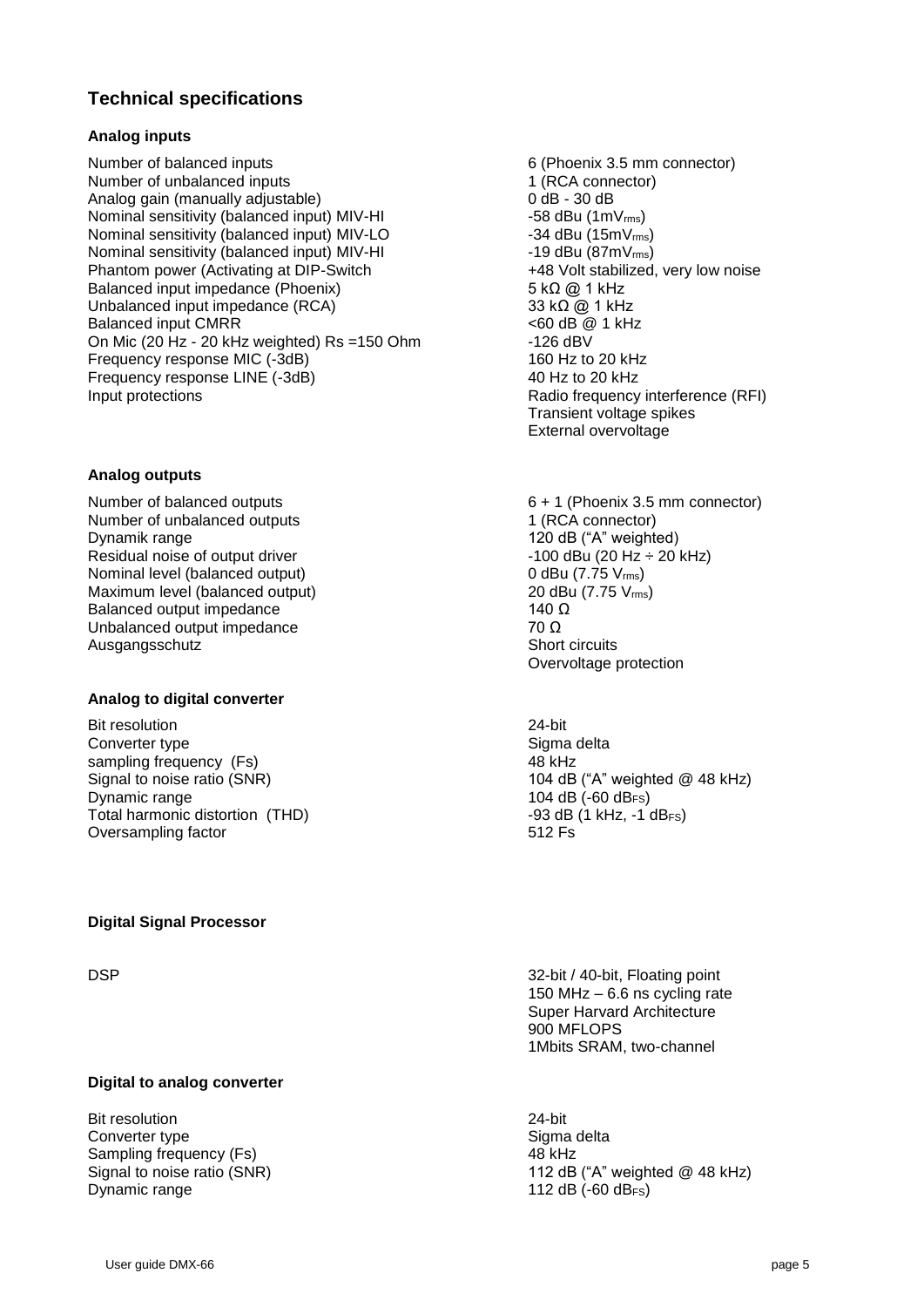Total harmonic distortion (THD)  $-94$  dB (1 kHz, 0 dB<sub>FS</sub>)<br>Delay time 0.58 ms Delay time 0,58 ms<br>
0,58 ms<br>
0,58 ms<br>
0,58 ms<br>
512 Fs Oversampling factor

#### **Digital Processing**

#### **Input**

Highpass/lowpass filter (anti hum, anti rumble and more ) Butterworth filter type with adjustable

#### **Routing Matrix:**

Matrix size 6 inputs / 6 outputs Matix crosspoint level adjusting  $[-60 \text{ dB} \div 10 \text{ dB}]$ 

#### **Audio output**

Easy adjustment of the sound columns AT-N series and Live SM series

31 bands graphic equalizer Gain  $[-12 \text{ dB} \div 12 \text{ dB}]$ 

Dynamic compressor range Threshold [-90 dB<sub>FS</sub>] extending the Threshold [-90 dB<sub>FS</sub>] extending the Threshold [-90 dB<sub>FS</sub>]

Phase control [0°, 180°]

cutting frequency and selectable slope 12/24/48 dB/Octave

5 parametric equalizuer PEQ Frequency [20 Hz  $\div$  20 kHz] Gain  $[-15$  dB  $\div$  15 dB] Bandwidth  $[0,01 \div 6$  oct]

Noise Gate **Threshold [-80 dB<sub>FS</sub>**  $\div$  **0 dB<sub>FS</sub>]** Hold time  $[100 \text{ ms} \div 10 \text{ s}]$ 

Automix function Automix function Automix function Attenuation  $[-60 \text{ dB} \div 0 \text{ dB}]$ NOM Gain (Increase post gain of -3dB for each doubling of opened automix channels) Max. opened channels  $[1 \div 6]$ 

Volume control [-100 dB ÷ 10 dB]

Ratio  $[R=1:1 \div R=20:1]$ Post Gain [-20 dB ÷ 20 dB] Attack Time [1 ms ÷ 250 ms] Release Time  $[10 \text{ ms} \div 2500 \text{ ms}]$ 

Limiter **Threshold fixed at 0 dB<sub>FS</sub>** Threshold fixed at 0 dB<sub>FS</sub> Delay  $[0 \text{ m} \div 35 \text{ m}]$ ,  $[0 \text{ m} \div 100 \text{ ms}]$ Output level **COULD COULD COULD COULD COULD COULD** [-100 dB ÷ 10 dB] Master level **Master level Master level CO** is the set of the set of the set of the set of the set of the set of the set of the set of the set of the set of the set of the set of the set of the set of the set of the se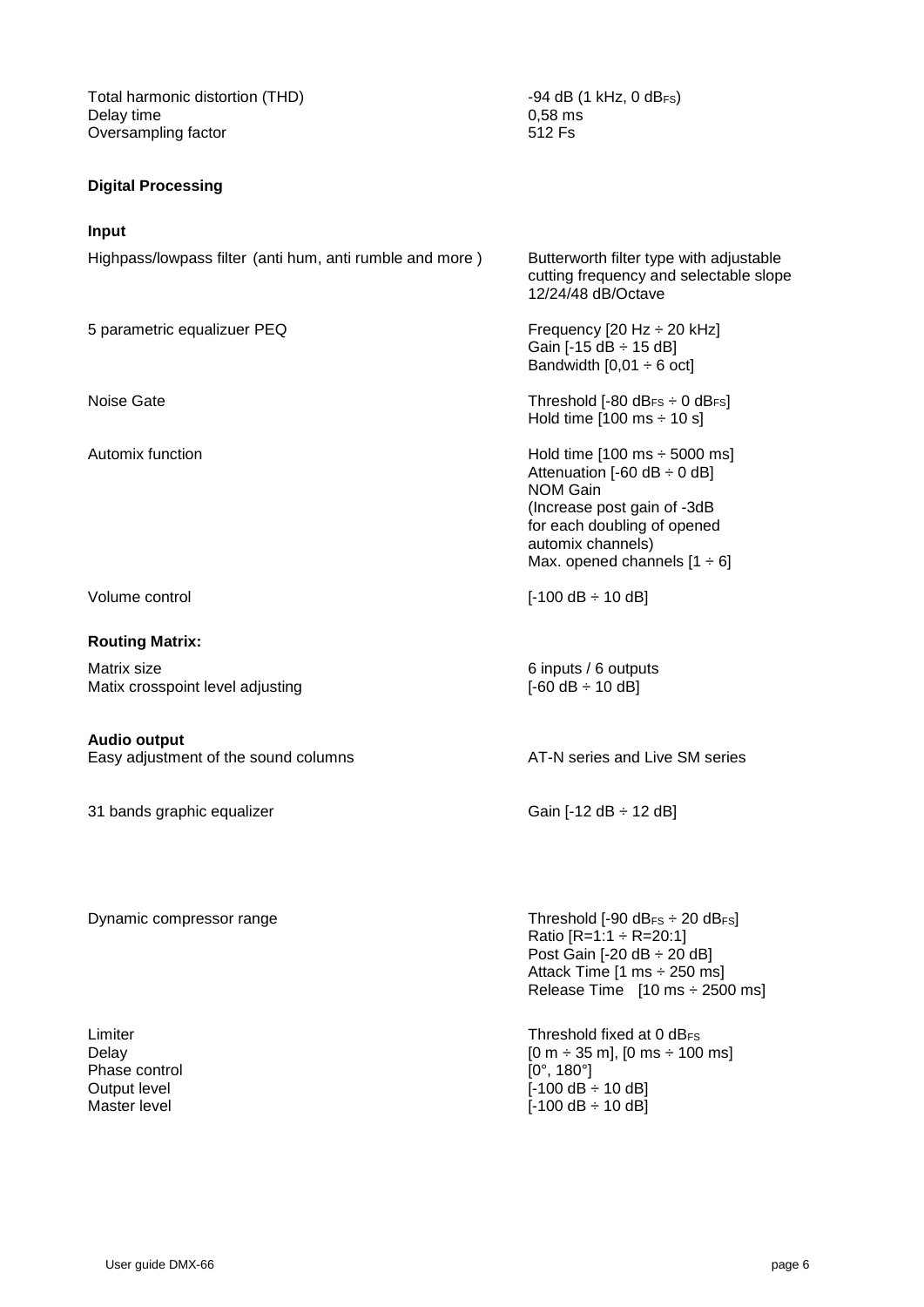#### **Data connections**

**Display**

#### **PSU Module**

 $AC$  range  $230 \text{ VAC} \pm 10\%$ <br>
Input frequency  $47 \text{ Hz}$  to  $67 \text{ Hz}$ Input frequency Power consumption max. 33 W

#### **Dimensions and weight**

Height 44 mm Width 484mm Weight 3.6 kg

#### **Temperature range**

#### **Certifications**

AES48-2005 grounding scheme 2002/95/EC **CE** 

Rear panel **ETHERNET 802.3** Wi-Fi 802.11 USB 2.0

LCD 20 characters x 2 lines

Analog voltages +48 VDC, ±15 VDC, +5 VDC<br>Digital voltages +5,3 VDC, +1,2 VDC Digital voltages<br>
Voltage regulators<br>
Voltage regulators<br>  $\begin{array}{ccc}\n & +3,3 & \text{VDC}, +1,2 & \text{VDC} \\
\end{array}$ linear type (no switching noise)

Depth 230 mm + 60 mm connector

Indoor  $0^{\circ}$ C to 40 $^{\circ}$ C (32 $^{\circ}$ F bis 102 $^{\circ}$ F)